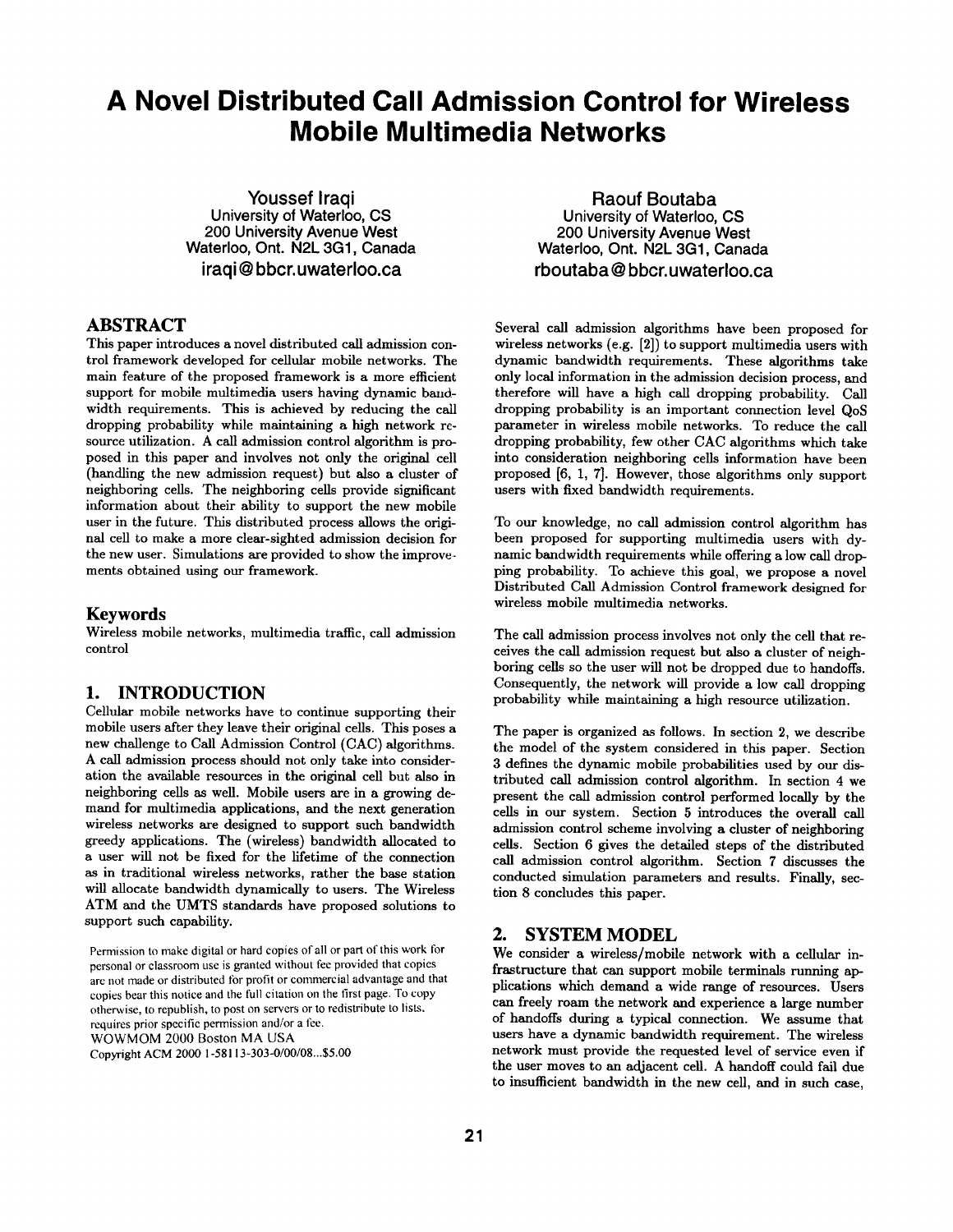the connection is dropped.

To reduce the call dropping probability, we propose to make neighboring cells participate in the decision of a new user admission. Each involved cell will give its local decision and finally the cell where the request was issued will decide if the new request is accepted or not. By doing so, the new admitted connection will have more chances to survive after experiencing handoffs.

We use the notion of a cluster similar to the shadow cluster concept [5]. The idea is that every connection exerts an influence upon neighboring base stations. As the mobile terminal travels to other cells, the region of influence also moves. The set of cells influenced by a connection are said to constitute a cluster (see figure 1). Each user in the network, with an active connection has a cluster associated to it (in the rest of the paper the term "user" and "connection" are used interchangeably). The cells in the cluster are chosen by the cell where the user resides. The shape and the number of cells of a user's cluster depend on factors such as user's current call holding time, user's QoS, terminal trajectory and velocity.

#### **3. DYNAMIC MOBILE PROBABILITIES**

We consider a wireless network where the time is divided into equal intervals at  $t = t_1, t_2, ..., t_m$ . Let j denote a base station in the network, and  $x$  a mobile terminal with an active wireless connection. Let  $K(x)$  denote the set of cells that form the cluster for the active mobile terminal  $x$ . We denote  $P_{x,j,k}(t) = [P_{x,j,k}(t_0), P_{x,j,k}(t_1), ..., P_{x,j,k}(t_{m_x})]$  the probability that mobile terminal  $x$ , currently in cell  $j$ , to be active in cell  $k$ , and therefore under the control of base station k, at times  $t_0, t_1, t_2, ..., t_{m_x}$ .  $P_{x,j,k}(t)$  represents the projected probabilities that a mobile terminal will remain active in the future and at a particular location. It is referred to as the Dynamic Mobile Probability (DMP) in the following. The parameter  $m_x$  represents how far in the future the predicted probabilities are computed. It is not fixed for all users and can depend of the user QoS (e.g. higher  $QoS$  users will have a higher value of m) or the actual connection elapsed time (e.g. new connection will have a high value of m).

Those probabilities may be function of several parameters such as:

- residence time of mobile  $x$  in cell  $j$ ,
- handoff probability,
- $\bullet$  the distribution of call length for a mobile terminal  $x$ when using a given service class,
- cell size,
- user mobility profile.

Of course, the more information we have, the more accurate are the probabilities, and hence the more complex is their computation.

For each user  $x$  in the network, the cell that is responsible for, decides the size of the cluster  $K(x)$ , those are the cells involved in the CAC process, and sends the DMPs to all members in  $K(x)$ . The cell must specify if the user is a new one (in which case the cell is waiting for responses from the members of  $K(x)$ ) or not.

DMPs could range from simple probabilities to complex ones. Simple probabilities can be obtained by assuming, for example, that call length is exponentially distributed, that the call arrival process follows a Poisson distribution, that the handoff probabilities are equal in any direction and so on (Manhattan cellular network, small cluster).

DMPs can also be complex for example by including information about user mobility profiles. A method for computing dynamic mobile probabilities taking into consideration mobile terminal direction, velocity and statistical mobility data, is presented in [6]. Other schemes to compute these probabilities are presented in [1, 7]. To compute these probabilities, one can also use mobiles' path/direction information readily available from certain applications, such as the route guidance system of the Intelligent Transportation Systems with the Global Positioning System (GPS).



**Figure 1: Cell j and the cluster for a user** 

## **4. LOCAL CALL ADMISSION CONTROL**

User's traffic can be either voice, data or video. Voice users are usually characterized by a fixed bandwidth demand. Data and video users have a dynamic bandwidth requirement due to the burstiness of the carried traffic. Without loss of generality, we assume that all users are characterized by a bandwidth demand distribution  $f_{\mathbf{z}}(E_{\mathbf{z}}(c), \sigma_c)$ . Where  $E_x(c)$  and  $\sigma_c$  are the mean and the standard deviation of the distribution  $f_x$  respectively, and c is user's x type of traffic.  $E_x(c)$  depends of user x traffic type c (audio, data or video).

We assume also that each class of traffic c can be handled with various values of  $E_x(c)$ . We assume that  $E_x(c)$  takes values between  $B_{low}(c)$  and  $B_{high}(c)$  for each class of service c. Accordingly, the QoS demand corresponding to the distribution  $f_x(B_{low}(c),\sigma_c)$  is noted  $Q \circ S_{low}(c)$  while the QoS demand corresponding to the distribution  $f_x(B_{high}(c),\sigma_c)$ is noted *QoShigh (c).* 

In conjunction with the emergence of adaptive multimedia encoding [9, 8, 3], QoS adaptation schemes have been proposed to reduce handoff drops. In these schemes a connection's QoS can be downgraded if the available bandwidth in the new cell is not sufficient [4, 7]. Such schemes can be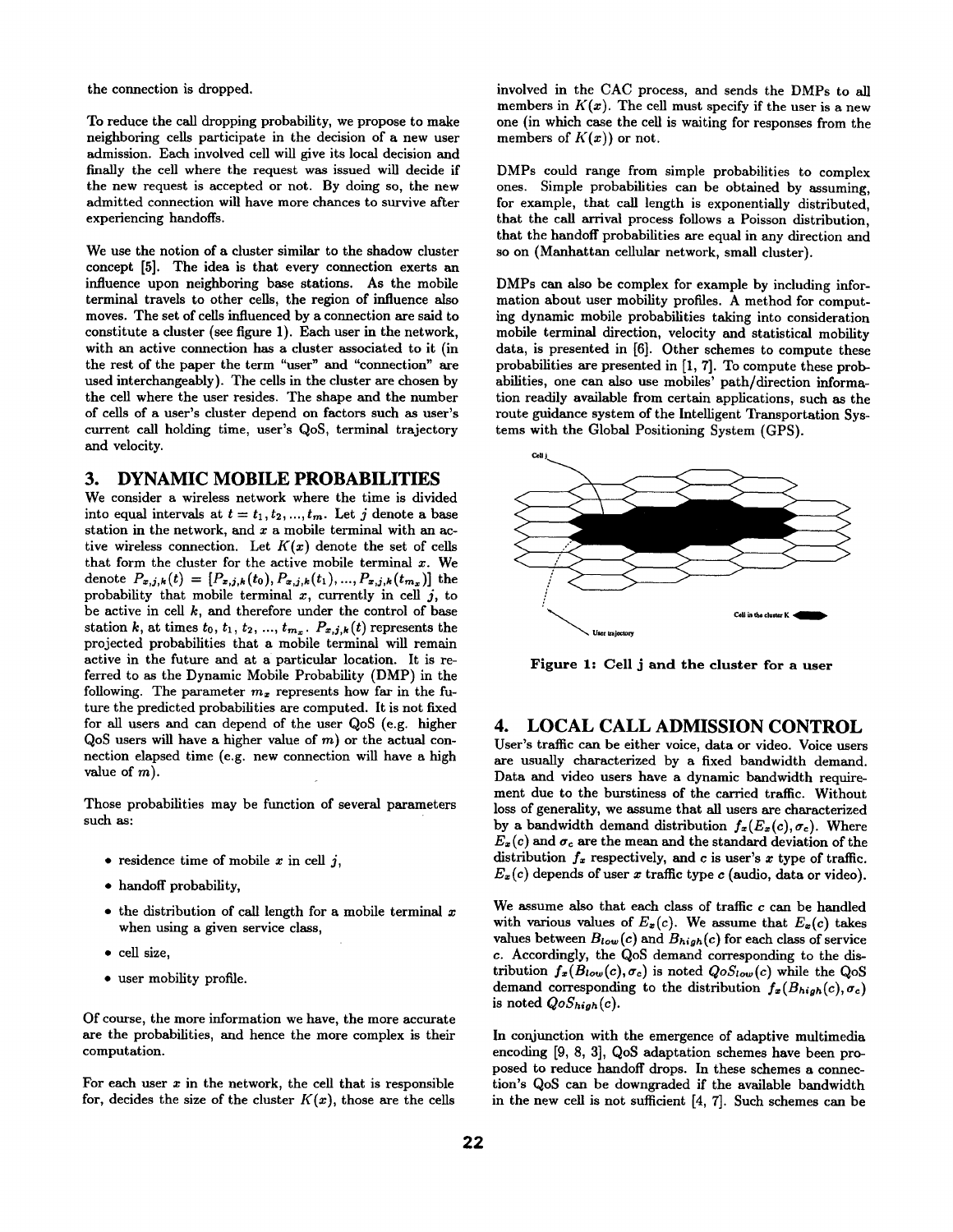easily integrated in our framework as part of the local call admission control.

#### **4.1 Computing Elementary Responses**

At each time  $t_0$  each cell, in a cluster  $K(x)$  involved in our CAC process for user  $x$ , makes a local CAC decision for different times in the future  $(t_0,t_1,...,t_{m_x})$ . Based on these CAC decisions, we call Elementary Responses, the cell makes a final decision which represents its local response to the admission of user  $x$  in the network. Elementary responses are time dependent. The computation of these responses is different according to the user location and type. The user can be either a local new user or a new user that has a non null probability to be in this ceil in the near future.

#### *4.1.1 User types*

A cell may be involved in the processing of different types of user. Possible user types at time  $t_0$  are:

- 1. Old users local to the cell
- 2. Old users coming from another cell (executing a handoff)
- 3. New users (at time  $t_0$ ) from within the cell
- 4. New users (at time  $t_0$ ) from other cells

New users are defined as all users seeking admission at time  $t_0$ . Users of type 1 have the highest priority. Priority between other users is subject to some ordering policy. The network try to support old users if possible and uses the DMPs to check if a cell can accommodate a new user who will possibly come to the cell in the future.

If QoS adaptation is used, the cell can accommodate a call if it can support this call with at least the user's minimum QoS *(QoS, o~(C)).* 

#### *4.1.2 Local CAC at time to for time to*

The cell can apply any local call admission algorithm to compute the elementary responses. In this work we assume that the cells use the Equivalent Bandwidth approach to compute these responses. Example of such a scheme is described in [2].

In order to better serve multimedia users, the cell will reserve a fixed small amount of bandwidth for the multimedia user for the lifetime of her/his connection. This fixed amount of reserved bandwidth will guarantee a minimum QoS as proposed previously in the literature.

The processing of local new users will be explained in section 5.

4.1.3 Local CAC at time  $t_0$  for time  $t_1$  ( $t_1 > t_0$ ) Each base station (BS) computes the equivalent bandwidth at different times in the future according to the DMPs of future users.

If user x, in cell j at time  $t_0$ , has a probability  $P_{x,j,k}(t_1)$ to be active in cell  $k$  at time  $t_l$  and has a bandwidth demand distribution function  $f_x(E_x(c), \sigma_c)$ , then cell k should

consider a user  $x'$ , for time  $t_l$ , with a bandwidth demand distribution function  $f'_{x'}(E_x(c) \times P_{x,j,k}(t_l), \sigma_c)$  and use it to perform its local call admission control.

We denote  $r_k(x, t)$  the elementary response of cell k for user x for time t.

The cell sets in which order of users it will perform its call admission control. For instance, the cell can sort users in a decreasing order of their DMPs.

If we assume that user  $x_i$  has higher priority than user  $x_i$  for all  $i < j$ , then to compute elementary responses for user  $x_j$ , we assume that all users  $x_i$  with  $i < j$  that have a positive elementary response are accepted. As an example, if a cell wants to compute the elementary response  $r$  for user  $x_4$ , and we have already computed r for users  $x_1 = 1$ ,  $x_2 = 1$  and  $x_3 = 0$ , then to compute r for  $x_4$  the cell assumes that user 1 and 2 are accepted in the system but not user  $x_3$ .

We propose also that the cell reserves some bandwidth in case of an erroneous prediction. This amount of reserved bandwidth is a parameter of our scheme and can be tuned to have the best performance. The choice of this parameter depends on the precision of the DMPs.

# **4.2 Computing the Final Responses and Sending the Results**

Since the elementary responses for future foreign users are computed according to local information about the future, they should not be assigned the same confidence degree. Indeed, responses corresponding to the near future are more likely to be more accurate than those of the far future.

We denote  $C_k(x, t)$  the confidence that has cell k about its elementary response  $r_k(x,t)$ . The question arises on how the cell can compute (or simply choose) the confidence degrees  $C_k(x,t)$ , typically between 0% and 100%. One way to compute the confidence degrees is to use the percentage of available bandwidth when computing the elementary response as an indication of the confidence the cell may have in this elementary response.

If for user x, cell k has a response  $r_k(x,t)$  for each t from  $t_0$  to  $t_m$  with a corresponding DMPs  $P_{x,j,k}(t_0)$  to  $P_{x,j,k}(t_m)$ , then to compute the final response those elementary responses are weighted with the corresponding DMPs. The final response from cell  $k$  to cell  $j$  concerning user  $x$  is then :

$$
R_k(x) = \frac{\sum_{t=t_0}^{t=t_{m_x}} r_k(x,t) \times P_{x,j,k}(t) \times C_k(x,t)}{\sum_{t=t_0}^{t=t_{m_x}} P_{x,j,k}(t)} \qquad (1)
$$

where  $C_k(x, t)$  is the confidence that has cell k about the elementary response  $r_k(x,t)$ . To normalize the final response each elementary response is also divided by the sum over time  $t$  of the DMPs in cell  $k$ . Of course, the sum  $\sum_{t=t_0}^{t=t_{m_x}} P_{x,j,k}(t)$  should not be null (which otherwise means that all the DMPs for cell  $k$  are null!). Cell  $k$ , then, sends the response  $R_k(x)$  to the corresponding cell j.

## **5. DISTRIBUTED CAC**

Here the decision takes into consideration the responses from all the cells in the user cluster. The admission process con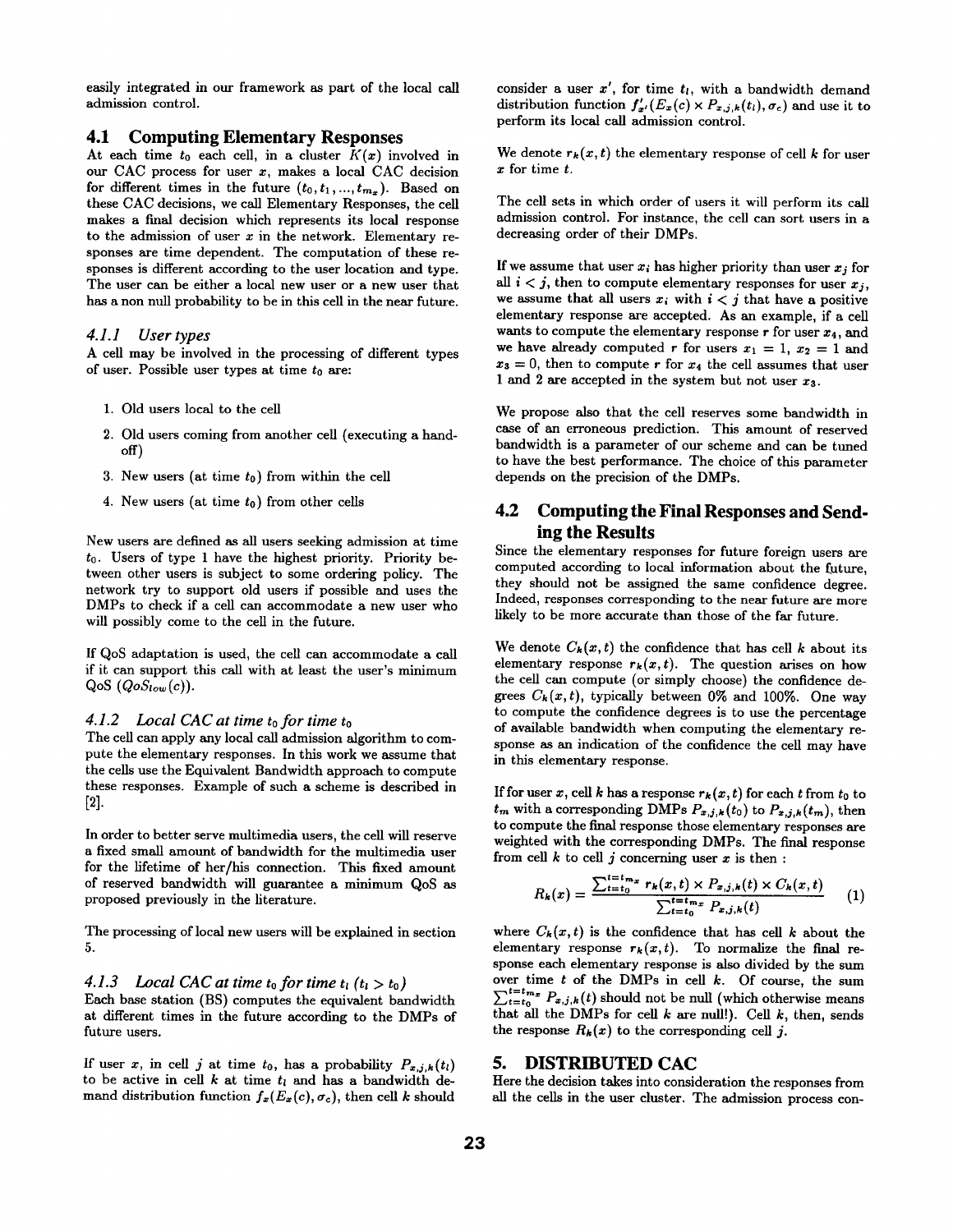cerns only new users seeking admission to the network and not already accepted users.

We assume that cell j has already decided the cluster  $K(x)$ and that cell  $j$  has already assigned to each cell  $k$  in the cluster  $K(x)$  a weight  $W_k(x)$ . Each weight represents the importance of the contribution of the associated cell to the global decision process. Usually a cell that is involved more in supporting the user has a high weight value. Weights  $W_k(x)$  depend on the DMPs and the time t.

We suggest to use the following formula to compute the weights  $W_k(x)$ :

$$
W_k(x) = \frac{\sum_{t=t_0}^{t=t_{m_x}} P_{x,j,k}(t)}{\sum_{k' \in K} \sum_{t=t_0}^{t=t_{m_x}} P_{x,j,k'}(t)}
$$
(2)

If we assume that each response  $R_k(x)$ , from cell k, is a percentage between 0% (can not be supported at all) and 100% (can be supported), then the cell computes the sum of  $R_k(x) \times W_k(x)$  over k. Note that the response  $R_k(x)$ from cell  $k$  is not time dependent as cell  $k$  includes time consideration when computing  $R_k(x)$  (see section 4.2, eq. 1).

The final decision of the call admission process for user  $x$  is based on

$$
D(x) = \sum_{k \in K} R_k(x) \times W_k(x) \tag{3}
$$

If  $D(x)$  is higher than a certain threshold then, user x is accepted; otherwise the user is rejected. The threshold can be specified by the user. The more higher is the threshold the more likely the user connection will survive in the event of a handoff.

Combining eq. 1 and eq. 2, eq. 3 can be written as:

$$
D(x) = \frac{1}{\alpha} \sum_{k \in K} \sum_{t=t_0}^{t=t_{m_x}} r_k(x, t) \times P_{x, j, k}(t) \times C_k(x, t) \qquad (4)
$$

with  $\alpha = \sum_{k' \in K} \sum_{t=t_0}^{t=t_{m_x}} P_{x,j,k'}(t)$ .

Only the value  $\sum_{t=t_0}^{t=t_{m_x}} r_k(x,t) \times P_{x,j,k}(t) \times C_k(x,t)$  should be computed locally in each cell, and the final result is then, simply the sum of all responses from all the cells in the cluster K divided by  $\alpha$ .

## **6. THE ALGORITHM**

Each time  $t$ , a cell  $j$  should decide if it can support new users. It decides locally if it can support users of type 1 and 2 that have higher priority than other types of user (cf. user types in section 4.1.1). This is because, from a user point of view, receiving a busy signal is more bearable than having a forced termination. The cell also sends the DMPs to other cells and informs them about its users of type 3. Only those who can be supported locally are included, other users of type 3 that can not be accommodated locally are rejected. At the same time, the cell receives DMPs from other cells and is informed about users of type 4.

Using equation 1, the cell decides if it can support users of type 4 (possibly with some QoS adaptation) in the future

and it sends the responses to the corresponding cells. When it receives responses from the other cells concerning its users of type 3, it performs one of the two following steps: If the cell can not accommodate the call, the call is rejected. If the cell can accommodate the call, then the CAC decision depends on the response of the other cells and the probabilities that the users will be in those cells in the future. In the following, we will describe the details of the local call admission control scheme.

At time  $t_0$ , cell j has  $n_1$  old clients local to cell j,  $n_2$  old clients coming from another cell  $(k)$ ,  $n_3$  new clients originating in cell  $j$  and  $n_4$  new clients originating from another cell  $(k)$ .

Cell  $j$  has to decide how to distribute available bandwidth among those clients. Old clients local to cell  $j$  will (all if possible) be supported at time  $t_0$ , and cell j should decide which of the other users will be allowed to use the remaining bandwidth.

Old users coming from other cells are processed first (after old local clients). The cell will use some priority policy to sort the clients. For example, it could sort them according to their connection elapsed time, user profile or QoS.

Then the cell starts with the client that has the highest rank and executes a local call admission control. The cell decides the size of the old user cluster and the parameter m and sends the dynamic mobile probabilities to all the cells in the corresponding cluster. If there is some bandwidth left, cell  $j$  proceeds as follows:

For each of its new clients x, cell j chooses a cluster  $K(x)$ of cells that will be involved in the admission process of the considered client x and chooses a depth  $m_x$  to be used as how much steps in the future the dynamic mobile probabilities will be computed. Those cells in the cluster  $K(x)$ depend on the client direction and speed, and possibly the land topology. Cell  $j$  sends to all those cells the dynamic mobile probabilities of the user and waits for their responses.

Cell  $j$  will possibly receive dynamic mobile probabilities for new users originating at other cells, along with dynamic mobile probabilities for old users in close vicinity of the cell.

Cell  $j$  will sort all old users according to their respective dynamic mobile probabilities and all new users (either local or not) according to some ordering policy, and proceeds as follows:

for each time t from  $t_0$  to the maximum over x of  $t_{m_x}$ 

- 1. if  $t = t_0$  begin with the user x that has the highest rank (old users have always higher priorities than new ones). If  $t \neq t_0$ , begin with the user x (with  $t < t_{m_x}$ ) that has the highest dynamic mobile probability and was accepted in the previous step.
- 2. consider a user  $x'$  that has the following bandwidth requirement  $f'_{x'}(E_x(c) \times P_{x,j,k}(t), \sigma_c)$  where  $f_x(E_x(c), \sigma_c)$ is the bandwidth requirement of user  $x$ , and process user x' using the local call admission control algorithm.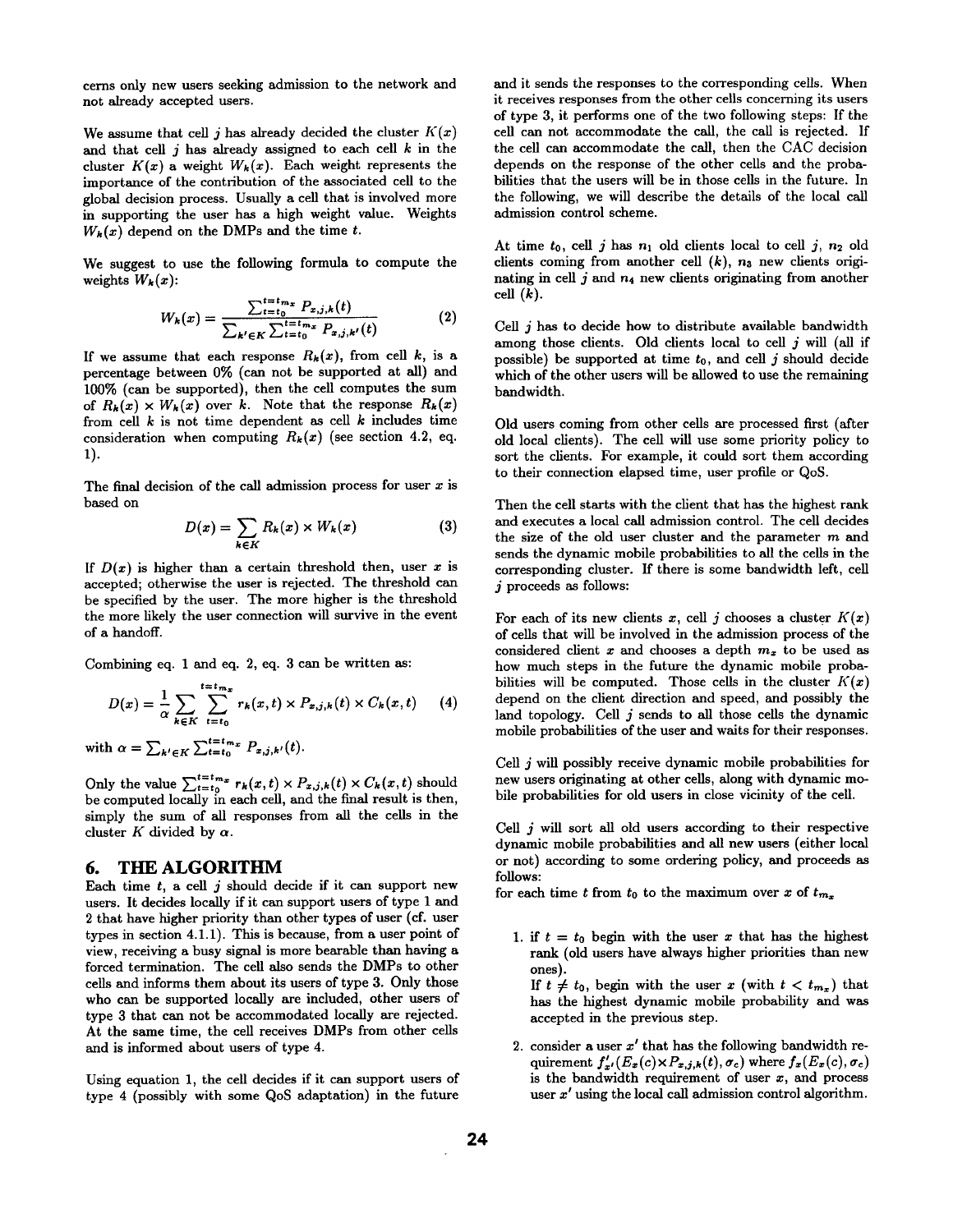If user x is of type 3 or 4 then, if user  $x'$  is accepted then set  $r_j(x,t)$  to 1, else set  $r_j(x,t)$  to 0. Cell j also decides what is its confidence  $C_j(x,t)$  in the elementary response  $r_i(x, t)$ .

3. If this is not the last user, go to step 1 and proceed with the next user.

For all new users  $x_{type_4}$  of type 4, cell  $k$  computes the final responses  $R_k(x_{type_4})$  according to eq. 1 and sends the results to the corresponding cell (the cell responsible for users  $x_{type_4}$ ).

When receiving responses from all the cells in the cluster  $K(x)$  for user x of type 3, cell j computes the final decision  $D(x)$  using eq. 3. If  $D(x)$  is higher than the threshold specified by user  $x$ , the user is accepted, the user is rejected otherwise.

# **7. PERFORMANCE EVALUATION**

# **7.1 Simulation parameters**

For the sake of simplicity, we evaluate the performance of our Distributed Call Admission Control for mobile terminals which are traveling along a highway. This is the simplest environment representing a one-dimensional cellular system. In our simulation study we made the following assumptions:

- 1. The time is quantized in intervals  $T = 10s$
- 2. The whole cellular system is composed of 10 linearlyarranged cells, laid at 1-km intervals.
- 3. During each time interval, connection requests are generated in each cell according to Poisson process. A newly generated mobile terminal can appear anywhere in the cell with equal probability.
- 4. Mobile terminals can have speeds of: 70, 90, or 105 km/h. The probability of each speed is 1/3, and mobile terminals can travel in either of two directions with equal probability.
- 5. We consider three possible types of traffic: voice, audio, or video. The probabilities of these types are 0.7, 0.2, 0.1 respectively. The number of bandwidth units (BUs) required by each connection type is: voice  $=$ 1, audio  $= 5$ , video  $= 10$ . Note that fixed bandwidth amounts are allocated to users for the sake of simplicity.
- 6. Connection lifetimes are exponentially-distributed with mean value equal to 180 seconds.
- 7. Each cell has a fixed capacity of 40 bandwidth units.
- 8.  $m<sub>x</sub>$  is fixed for all users and for the duration of the connection and is equal to 18. This means that the DMPs are computed for 18 steps in the future.
- 9. The size of the cluster  $K(x)$  is fixed for all users and is equal to 5. This means that four cells in the direction of the user along with the cell where the user resides form the cluster.
- 10. We simulate a total of 4 hours of real-time highway traffic, with a constant cell load equal to  $360$  new calls/h/cell.
- 11. The DMPs are computed as in [6].
- 12. All users have the same threshold.
- 13. The confidence degree is computed as follows: *Confidence* =  $e^{(1-p)} * p^3$  where p is a real between 0 and 1 representing the percentage of available bandwidth at the time of computing the elementary response.

#### **7.2 Simulation results**

In our simulations, a user  $x$  requesting a new connection is accepted into a cell only if the final decision  $D(x)$  is above a rejection threshold value. We varied this threshold value to observe its effect on the call dropping percentage and the average bandwidth utilization in the cells of the network.

By varying the value of the threshold in the simulations, we were able to decrease the percentage of dropped calls while maintaining a good average bandwidth utilization.

Figure 2 depicts the average bandwidth utilization of the cells in the network, and the corresponding percentage of dropped calls for different threshold values.



**Figure 2: Average bandwidth utilization and per= centage of dropped calls, Distributed CAC case** 

The top curve represents the average number of BU's that are used in all cells in the network, considering the entire simulation time. When the threshold is equal to zero, the average bandwidth utilization is at its maximum value. In this case, the maximum bandwidth utilization is approximately equal to 34 BU's. The bottom curve depicts the percentage of dropped calls in the network. The highest percentage of dropped calls also occurs when the threshold is equal to zero; in this case, all connection requests are accepted regardless of the final decision  $D(x)$ , as long as there is available bandwidth in the cells where the connections are requested. For the simulated cell load, the maximum percentage of dropped calls is equal to 14%. By adjusting the threshold value, our distributed call admission control scheme can control the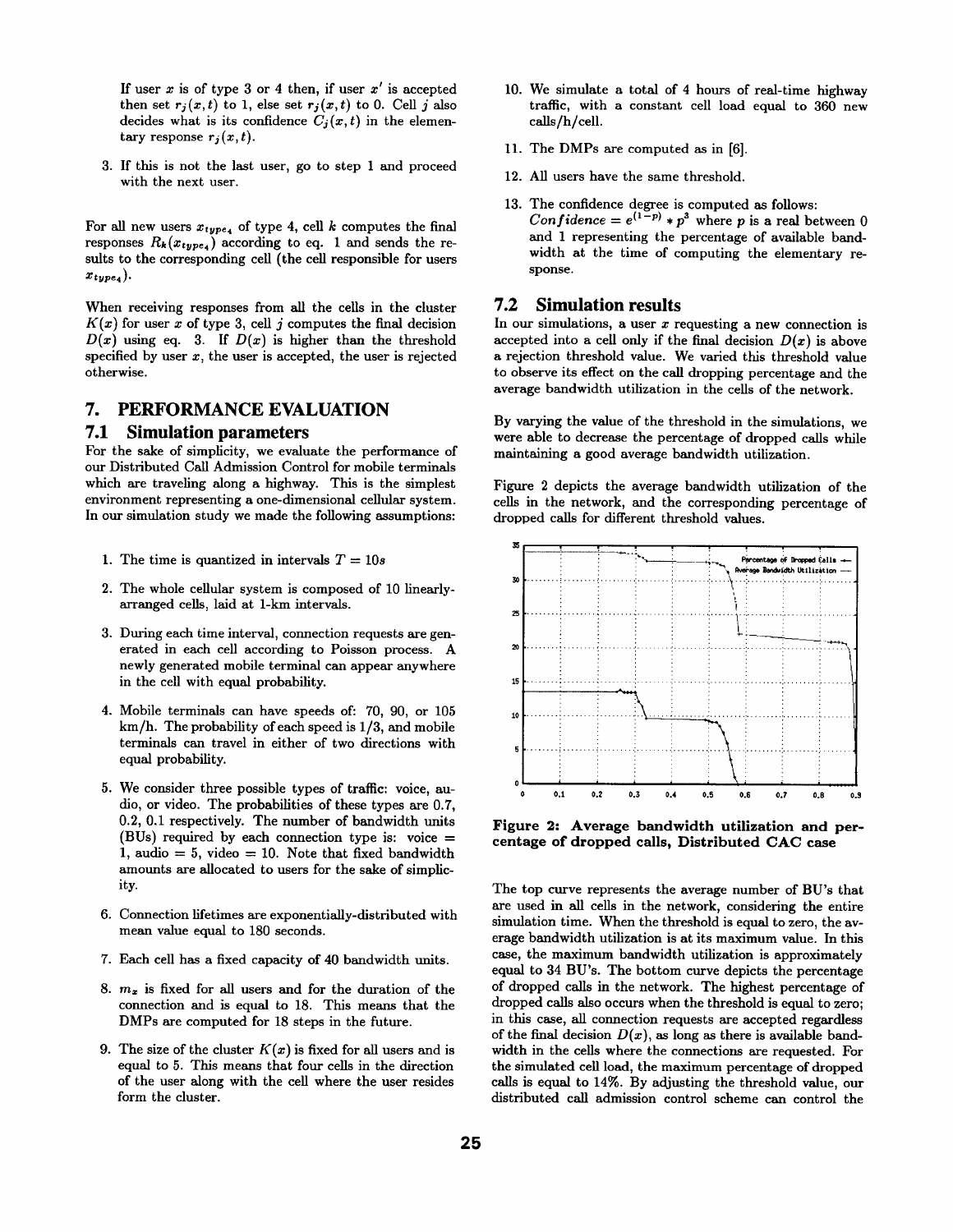percentage of calls that will be dropped. For example, with a threshold value of 57%, the percentage of dropped calls is reduced to the value of 1% while maintaining at the same time a high average bandwidth utilization value of 27 BUs. The proposed scheme allow a tradeoff between average bandwidth utilization and the percentage of dropped calls. If the threshold value is 83% then no calls need to be dropped with a corresponding average bandwidth utilization of 21 BUs. Thus, the proposed scheme can reduce the percentage of dropped calls with an acceptable degradation in total bandwidth utilization.

In order to compare the performance of our scheme to an alternative one, we simulate the same network but with the admission of new connections done in a random fashion. In this experiment, new connections are admitted in the network when a random number in the interval (0,1) generated for each new connection is above a threshold value (provided there was enough bandwidth in the cell to support the new connection). In other words, for a threshold value equal to l, the base station tried to accept  $100 \times (1 - l)\%$  of all new connection requests to the network.



**Figure 3: Average bandwidth utilization and percentage of dropped calls, random admission case** 

Figure 3, depicts the average bandwidth utilization and the percentage of dropped calls for a network that is using random admission. To have a percentage of dropped calls value equal to 1% the threshold value should be greater than 92%, with a corresponding average bandwidth utilization of only 6 BUs. In comparison, for the same percentage of dropped calls 1%, our scheme allows a very high average bandwidth utilization of about 27 BUs.

In figure 4, we compare the percentage of refused calls, as a function of the threshold value, when using our scheme and when using random admission. Note that a rejection percentage equal to 0% is not possible, even when the threshold is equal to zero. This is because it is not possible to accept a new connection request if there is not enough bandwidth available for the call. In this case, the minimum rejection percentage is approximately 21%. From figure 4, to obtain a negligible call dropping rate the random admission scheme needs to reject almost all new connection requests,



**Figure 4: Percentage of refused calls** 

while with our algorithm, similar call dropping rates can be achieved while refusing less than 30% of all call admission requests. For example, to have a percentage of dropped calls of 1%, the random admission scheme refuses 92% of all new connection requests, while our scheme rejects only 30% of all new admission requests.



**Figure 5: Number of finished calls** 

In figure 5, we compare the number of finished calls when using our scheme and when using random admission. Finished calls refer to all users that were admitted to the network and that finished their calls without any problem. As expected from the random admission, we can observe that the number of finished calls decreases monotonically as the threshold value increases. This can be explained by the fact that random admission rejects more and more new requests as the threshold value decreases. However, the number of finished calls when using our scheme experiences a slight growth while the threshold value increases. This is due to the reduction of the call dropping rate which allows more users to finish their calls while still admitting new requests. When the threshold value is very high, both schemes experience a smaller number of finished calls. Note that for a percentage of dropped calls equal to 1%, the random admis